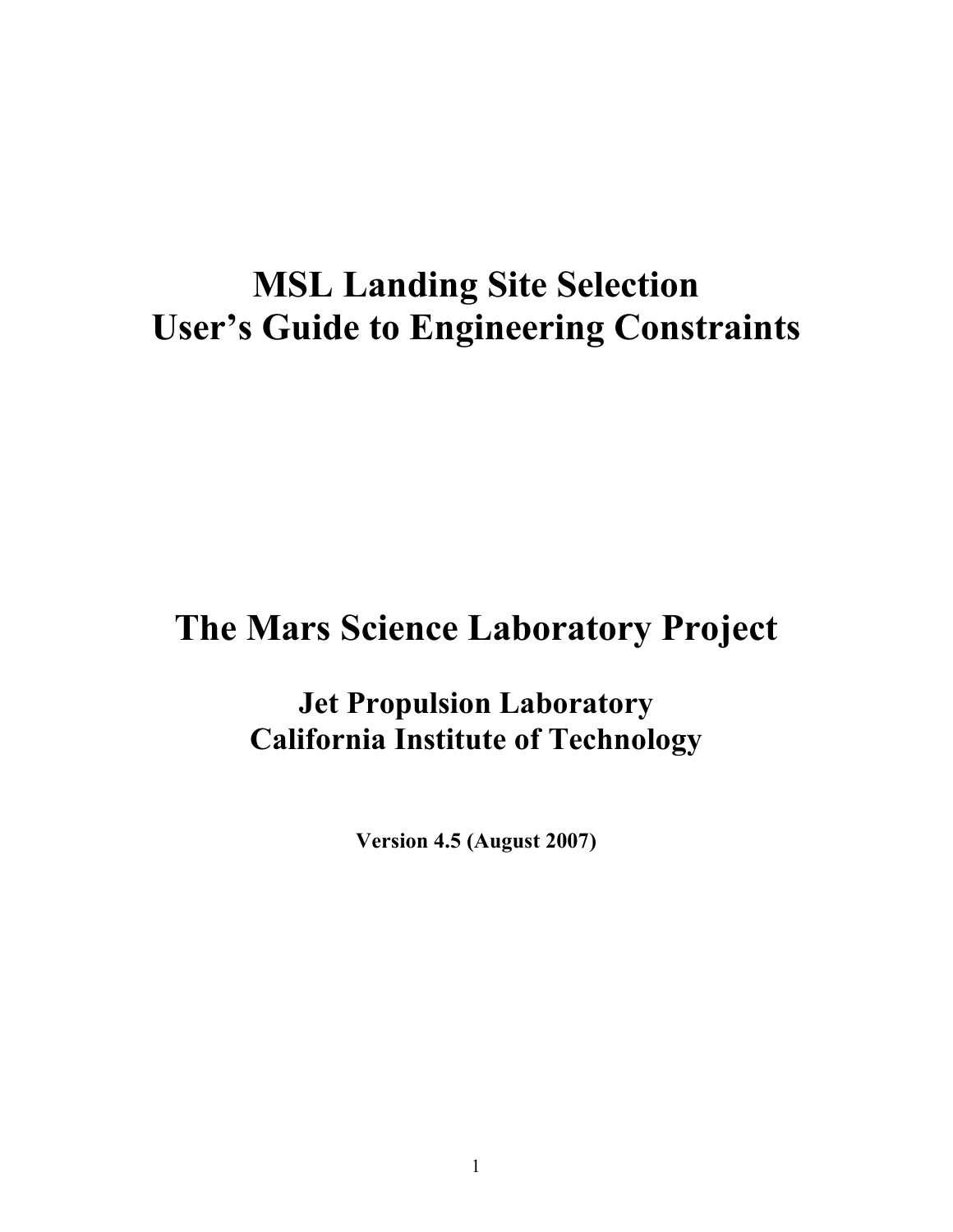| <b>Change Log</b> |                                                         |  |  |
|-------------------|---------------------------------------------------------|--|--|
| August 24, 2007   | Added low elevation safe havens                         |  |  |
|                   | Clarified latitude information                          |  |  |
|                   | Modified landing ellipse size                           |  |  |
|                   | Modified $Ls$ of arrival time                           |  |  |
| August 2007       | Added "warning track" constraint                        |  |  |
|                   | Modified slope constraints                              |  |  |
|                   | Modified EDL atmospheric constraints                    |  |  |
|                   | Added save haven request and constraints                |  |  |
|                   | Minor edits throughout.                                 |  |  |
|                   | Modified latitude constraint to $\leq 45^{\circ}$ (1.2) |  |  |
|                   | Modified elevation constraint to $\leq$ +1 km (1.2)     |  |  |
| April 2007        | Added $L_s$ and local time information (1.3)            |  |  |
|                   | Modified meter-scale slope constraint $(1.5)$           |  |  |
|                   | Modified rock height constraint (1.6)                   |  |  |
|                   | Modified atmospheric constraints (1.7)                  |  |  |
|                   | Modified parameter tables (3.3)                         |  |  |
|                   | Modified EDL slope constraint $(1.5)$                   |  |  |
| April 2006        | Modified EDL wind constraint (1.7)                      |  |  |
|                   | Added surface wind constraint (3.2)                     |  |  |
| February 2006     | Document released                                       |  |  |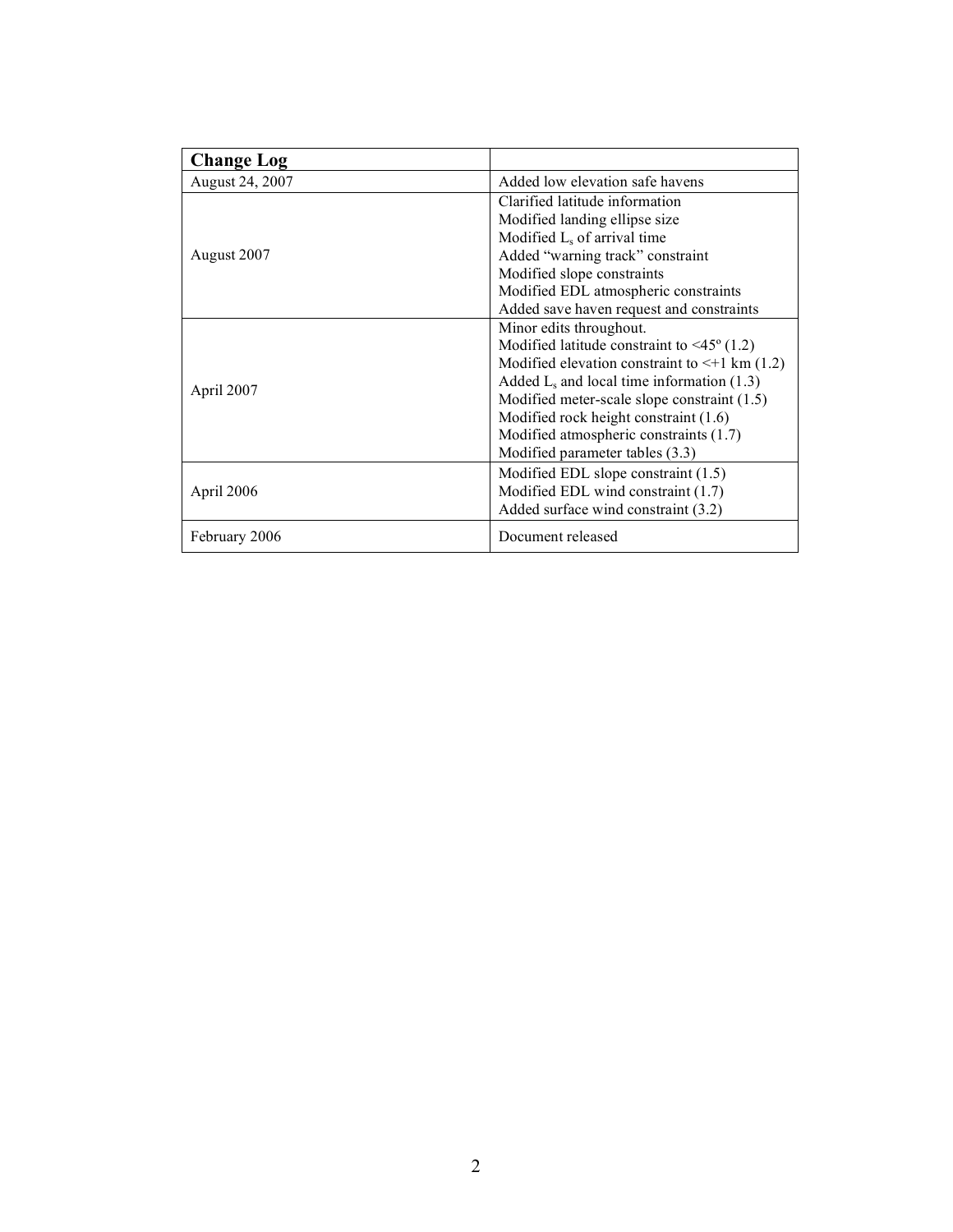## **1 Engineering Constraints for MSL Landing Sites**

### *1.1 EDL Engineering Constraints: Introduction*

The Mars Science Laboratory mission will land a long-lived and long-range rover on Mars equipped with a sophisticated suite of scientific instruments. The entry, descent, and landing (EDL) system is designed to land the rover with greater accuracy and at higher elevations than previous surface missions.

The current design calls for the entry vehicle to separate from the cruise stage, despin, turn to the proper attitude, and encounter the Martian atmosphere at a hypersonic velocity of between 5.3 and 6 km/s (Figure 1). The entry vehicle's heat shield slows the spacecraft. Peak heating occurs after atmospheric entry, and within about four minutes the vehicle decelerates to a supersonic velocity of approximately Mach 2. The vehicle then deploys a parachute at an altitude of  $\sim$ 10 km (MOLA) for further deceleration. The heatshield is then released, the radar activated, and separation from the parachute and backshell occurs, allowing the start of the powered descent phase. During powered descent, the vehicle uses radar and its propulsion system to control position and velocity. At approximately 20 m above the surface (as measured by the radar), the rover is lowered on a tether from the propulsion system (known as the descent stage) in a "sky crane" configuration and placed directly on the martian surface with its mobility system (i.e., wheels and suspension) fully deployed. The descent stage then flies away from the rover. It should be noted that the design and specifications of the landing system are still being worked, so all performance characteristics identified below should be considered working assumptions subject to future review and revision.

The MSL EDL system and rover are designed to be as capable as possible given the technical challenges and available resources. Naturally, the performance is more robust (i.e., risk is lower) when the system requirements are not all driven simultaneously to their maxima. Hence, when sites are analyzed against the following engineering requirements, those with characteristics near the limits of multiple requirements (e.g., elevation, latitude, slopes, etc.) will be considered less desirable.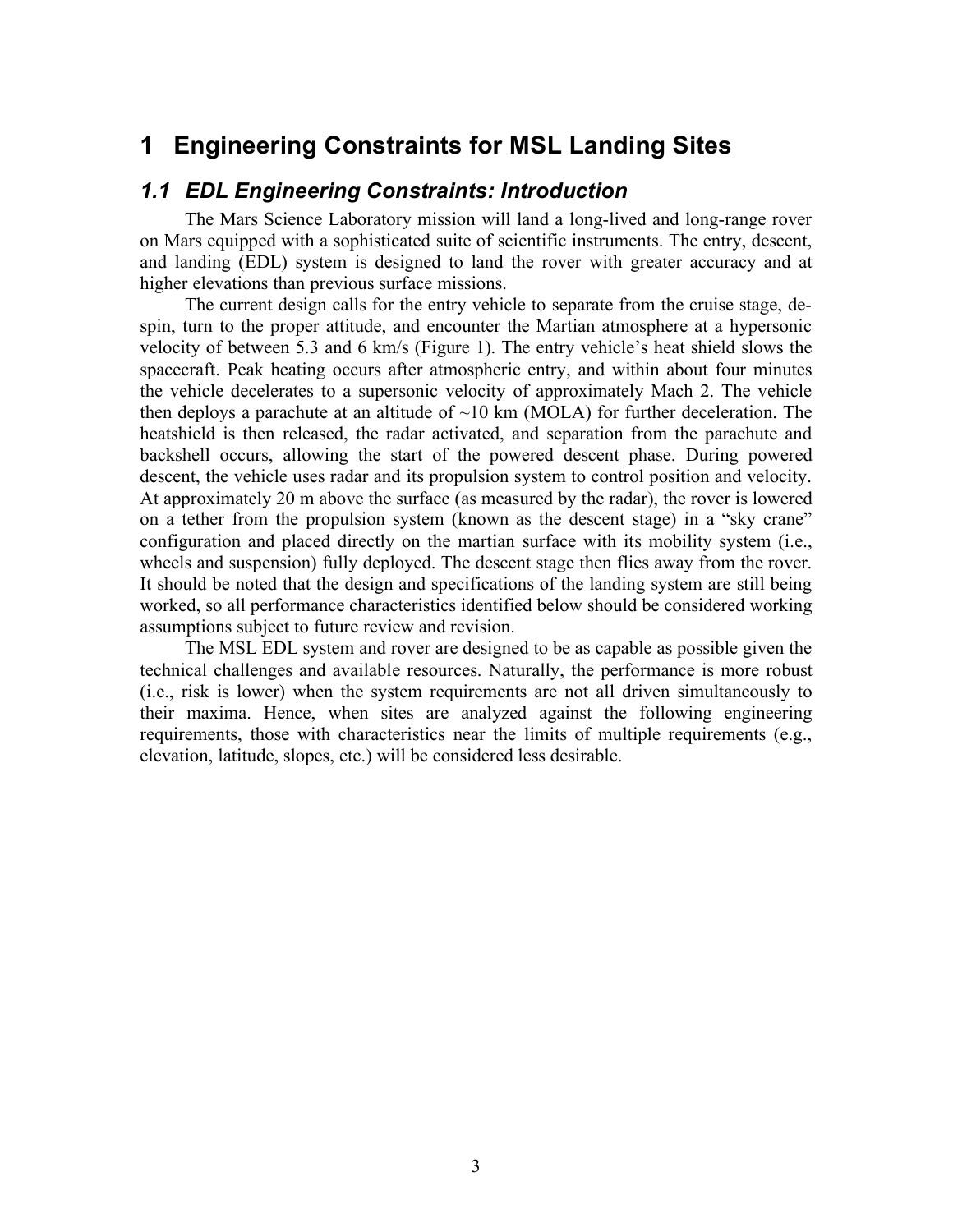

**Figure 1.1 Illustration of EDL events.**

## *1.2 Latitude and Elevation*

MSL EDL is designed to land at any latitude between 45°N and 45°S. However, new constraints have emerged in recent testing of the MSL heat shield that necessitate reducing the atmosphere-relative entry velocity to <5.4 km/s (versus the previous requirement of <6.0 km/s). This testing is the subject of ongoing analysis and is still in flux. However, in exploring the new low entry speed arrival space, we have found an inability to obtain MRO relay coverage during EDL for latitudes north of 30ºN. These latitudes also are extremely difficult to observe with Direct-to-Earth (DTE). Therefore sites above 30ºN will be considered less desirable to the project.

Previous landing sites have generally been at low elevation for an adequate atmospheric density column to provide enough drag and consequently enough time to allow completion of all the events needed for a safe landing. For MSL, the EDL system is designed to provide lift and guidance during descent, thereby allowing the landing site elevation to be as high as +1 km with respect to the MOLA-defined geoid.

## *1.3 Local Time and Season*

For the nominal mission, the local time of landing ranges from approximately 14:00 to 17:30 Local True Solar Time, depending somewhat on site latitude. However, all latitudes have a multi-hour landing window within that range. The landing  $L_s$  would be between 127º and 138º (August 3-25, 2010), depending on site latitude.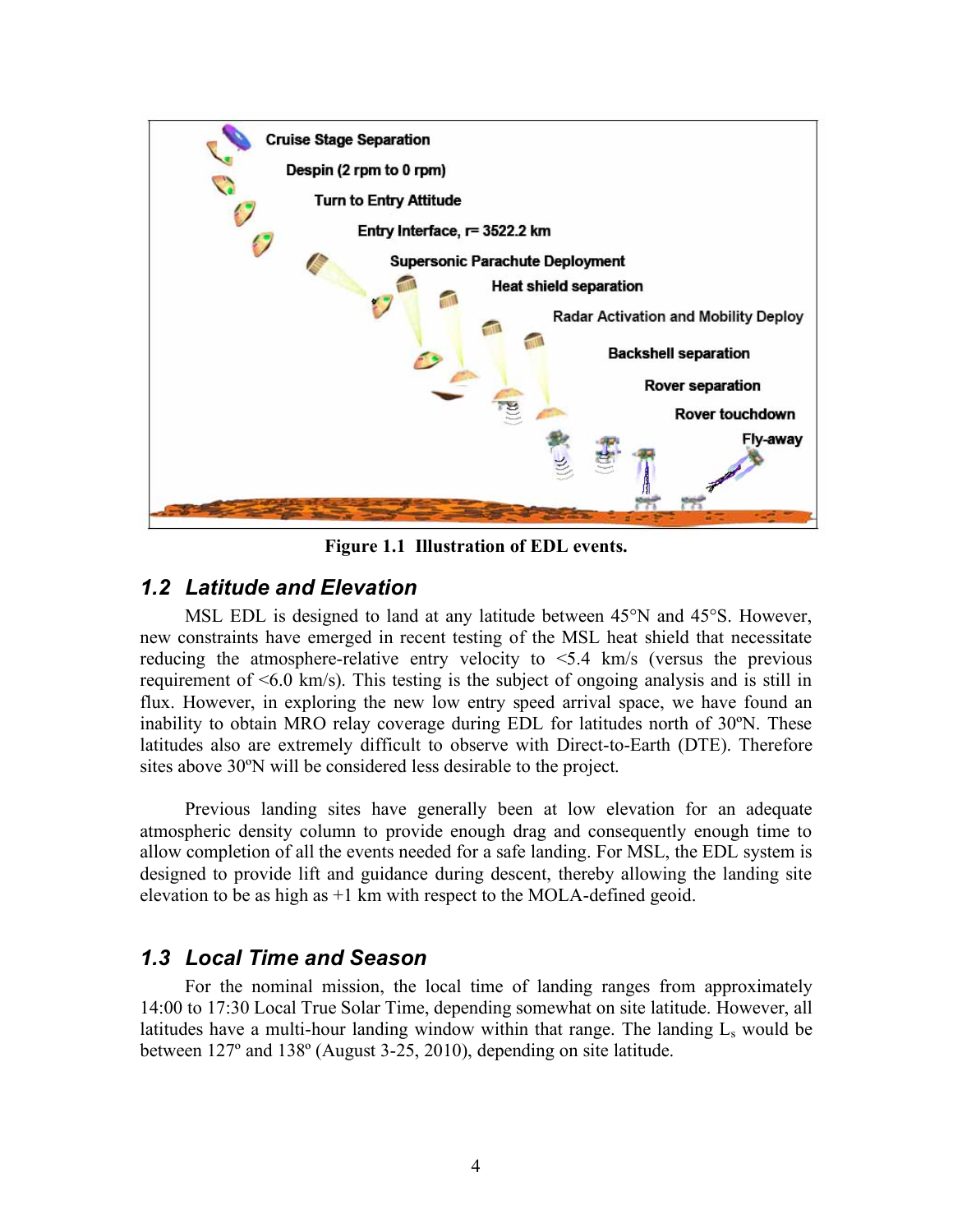In the unlikely event that orbital assets are not available and EDL must be monitored directly from Earth, landing would occur between 12:00 and 14:30 LTST, and at  $L_s = 137^\circ$  (north of 10°N) or 149° (south of 10°N).

## *1.4 Landing Ellipse and Ellipse "Warning Track"*

MSL EDL is designed to allow precision landing with errors no greater than 10 km radially, though this does not include the dispersion from winds during parachute descent. To ensure robust margins against winds and other factors, the end-to-end length (major axis) of the ellipse has been expanded to 25 km total. The cross-track dimension of the ellipse is  $\sim$ 20 km, end-to-end. Analysis of dispersions during EDL indicate that the azimuth of the 25-km long axis of the ellipse will vary from 35º at southerly latitudes to 129º at northerly latitudes (measured clockwise from north), depending on the dates of launch and arrival. It is likely that additional analyses will slightly change the size and shape of the landing ellipse (more ellipsoidal, slightly shorter in the cross-track direction).

The MSL radar altimeter can view and be spoofed by long-wavelength terrain features up to several km away from the predicted landing site. Since touchdown may occur at the edge of the ellipse, the radar view includes area up and down track of the potential landing ellipse, in a region referred to as the "warning track" (12.5 and 17.5 from the center of the ellipse along either end of its major axis). In Section 1.5 there is one slope constraint that applies to this region outside of the nominal landing ellipse.

## *1.5 Terrain Relief / Slopes*

As designed, a Doppler velocimeter/altimeter on the descent stage, known as the Terminal Descent Sensor, uses multiple radar antennas to measure the distance to the surface and the descent velocity (both vertical and horizontal components). The first measurement is taken while still on the parachute before backshell separation, with continuous measurements up to rover release. Over the range of the vehicle's trajectory during this time, slopes at various length scales may alter the measured altitude of the spacecraft above ground level, with potential adverse effects on fuel consumption, control authority, and vehicle safety. For certain classes of errors, the MSL EDL system is more directly sensitive to maximum terrain relief (i.e., minimum to maximum, or valley-to-peak height variation) over a range of length scales rather than slope. The resulting constraints are:

- Length scales of 2 to 10 km: Maximum slope of 20° over all scales. Rationale: radar spoofing in preparation of powered descent.
- Length scales of 1 to 2 km: Maximum relief of 43 m at 1 km  $(\sim 2.5^{\circ}$  slope), linearly increasing to 720 m at 2 km (20º).
- Length scales of 200-1000 m: maximum relief of 43 m over all scales (maximum slope varies because the maximum relief applies over all length scales). Rationale: ensure proper control authority and fuel consumption during powered descent.
- Length scales of 2-5 meters: maximum slope of 15<sup>°</sup> over all scales. Rationale: ensure stability and trafficability of the rover in the touchdown condition.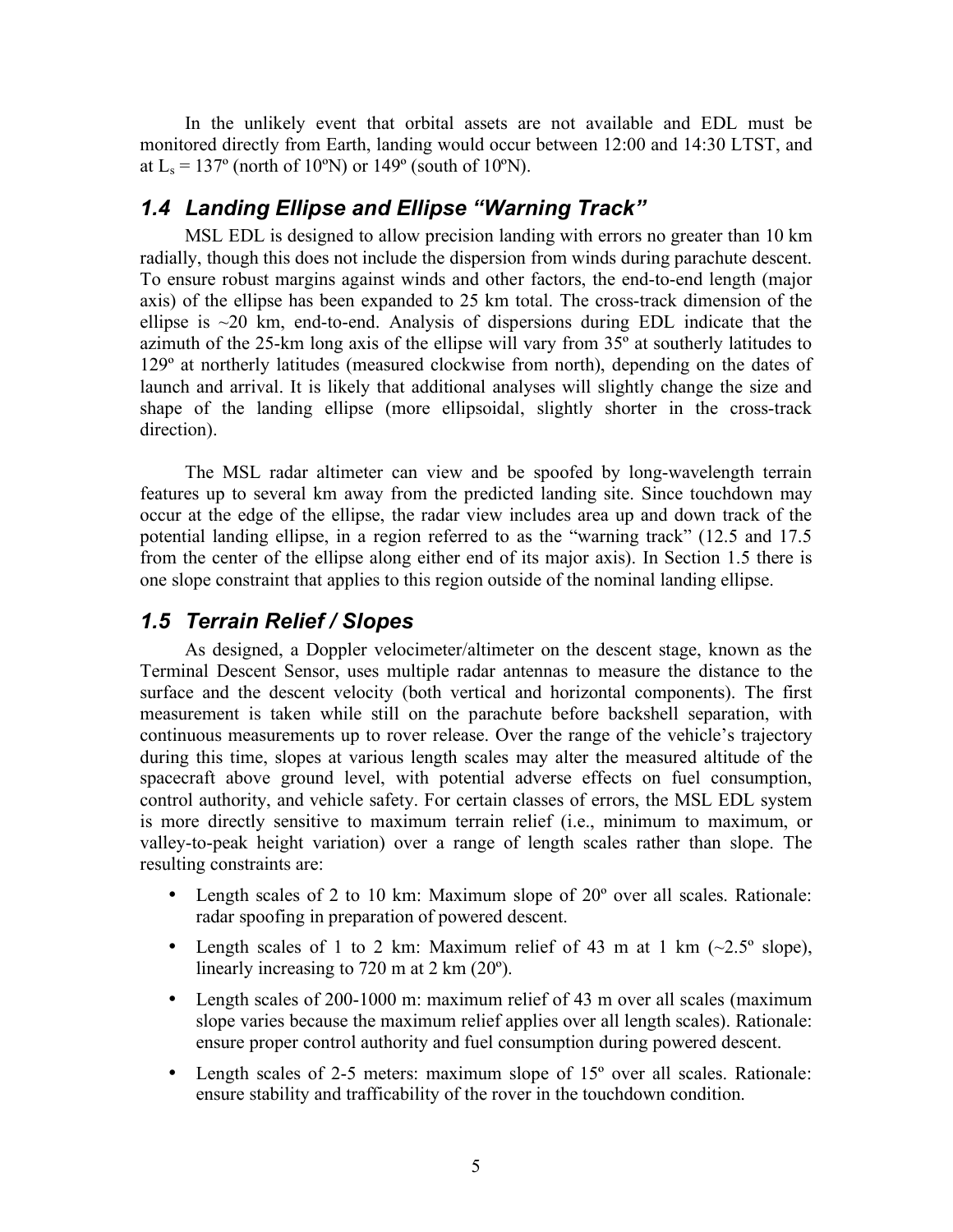• The longest-wavelength slope criterion (at 2-10 km) also apply in the "warning track" regions between 12.5 and 17.5 from the center of the ellipse along either end of its major axis.

The above relief and slope constraints can be evaluated by using MOLA data at kilometer to hundred-meter length scales and using stereogrammetry and photoclinometery at the meter length scale. Further work may provide some degree of relaxation of the constraints. Although not all of the landing ellipse must meet all of the slope requirements, the more area that exceeds them, the less likely the site would meet all the safety criteria thereby increasing the chances for failure and selection of a different landing site.

## *1.6 Rocks*

The area below the rover must be free of rocks capable of damaging the rover's lower structure, or "belly pan," which, as designed, is 0.6 m above the ground. The rover mobility system (Section 2.1.4) would accommodate rocks that are 0.55 m high. The probability of damaging the rover via landing on high rocks must be a small fraction of the allowable failure probability being book kept for EDL. This allocation implies the probability that a rock taller than 0.55 m occurs in a random sampled area of 4  $m<sup>2</sup>$  (the area of the belly pan) should be less than 0.5% for the proposed sites. If the rock sizefrequency distribution is assumed similar to models based on measured distributions at the existing landing sites, this translates to a rock abundance (cumulative area covered by rocks) of around 8%. However, given the expected acquisition of very high-resolution images of high-priority landing sites during the selection process, potentially damaging rocks may be characterized more directly to estimate this hazard more accurately.

## *1.7 Atmospheric Parameters*

The MSL EDL system is designed to maintain control, landing accuracy, and timing of critical events over a range of potential profiles of atmospheric density, horizontal and vertical wind, and speed of sound. However, there are thresholds in the absolute value or uncertainty envelope of these parameters that must not be exceeded over candidate landing sites in order to maintain expected landing performance. These thresholds are functions of height, since they correspond to specific, sensitive events in the EDL timeline (e.g., deceleration, parachute deployment, initiation of powered descent). A table of these thresholds is given in Section 3.3.

A minimum atmospheric temperature of 160K from the surface to 10 km altitude (MOLA) is being used in the design of the MSL EDL system. It is not expected that any potential landing sites would violate this minimum threshold. However it is listed here for completeness.

The project is taking the responsibility for analyzing the safety of all candidate landing sites from an atmospheric perspective. Preliminary analyses of the entire MSLaccessible region have revealed hazards associated with the southern winter jet stream, topographically forced winds in craters and canyons, and boundary layer convection and turbulence. These hazards will be assessed on a site by site basis.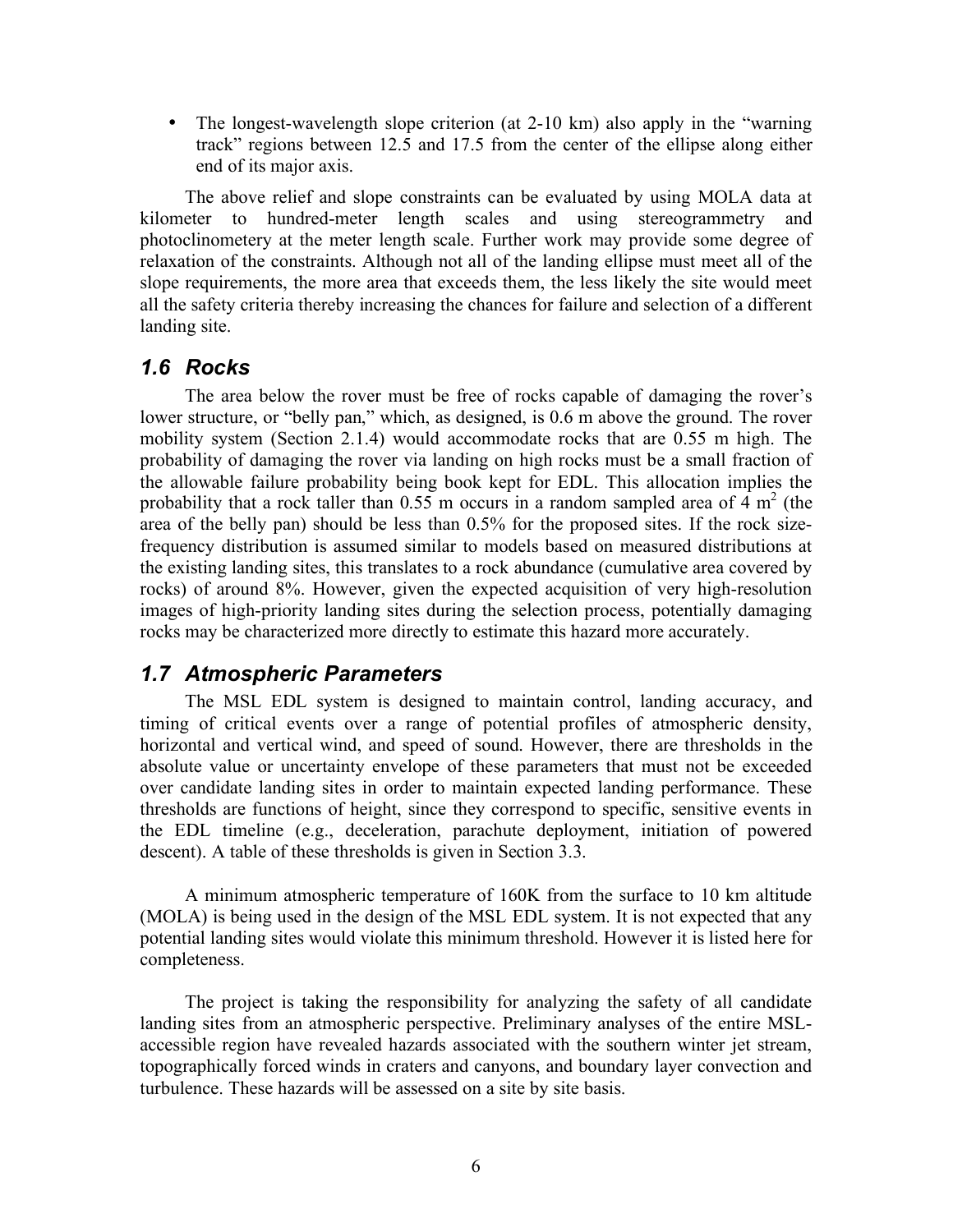## *1.8 Radar Reflectivity and Thermophysical Properties*

The surface material at the landing site must: i) be radar reflective (sufficient radar backscatter cross-section) to enable measurement of altitude and velocity during descent, ii) bear the load of the rover at landing, iii) be trafficable by the rover (next section), and iv) experience a range of temperatures within the limits of the rover design. These requirements constrain the radar and thermophysical properties of the surface materials, including albedo, thermal inertia (and bulk density, through the latter), radar backscatter cross-section and reflectivity (and inferred bulk density).

The Doppler velocimeter/altimeter requires Ka-band radar echoes from the martian surface to properly measure altitude and velocity of the descent vehicle. This requires that the landing site have an appropriate radar backscatter cross-section  $(> -20$  dB and  $< 15$ dB at Ka band) and a radar reflective surface. The requirement will be addressed via Xband, S-band, and UHF radar returns and models that relate their backscatter and reflectivity to Ka band.

Broad tracts of Mars have very low thermal inertia and high albedo and have been interpreted to be surfaces dominated by loose dust that could be meters thick. Experience and extrapolation from the existing landing sites argues that loose dusty material is not load bearing. In addition, at least one such dusty surface is not radar reflective. Global thermal inertia and albedo data show a mode with thermal inertias less than 100 J m<sup>-2</sup> s<sup>-0.5</sup>  $K^{-1}$  and albedo higher than 0.25 that corresponds with very dusty surfaces. Further, the rover is designed for temperatures between approximately 145-310K, with a maximum diurnal range of 145K. Although thick, dusty surfaces are unlikely to violate these temperature constraints, they will fail to meet the other requirements listed above.

Surfaces with these characteristics (thermal inertias less than 100 J m<sup>-2</sup> s<sup>-0.5</sup> K<sup>-1</sup> and albedo higher than 0.25) are not suitable for landing spacecraft or driving rovers (next section) and the dust would curtail science operations. Large temperature extremes at low thermal inertia, high albedo sites would also reduce surface operations through the diversion of available energy to rover thermal maintenance and reduced hazard avoidance (from  $CO<sub>2</sub>$  frost coverage).

## **2 MSL Trafficability Considerations**

#### *2.1 Vehicle Performance Characteristics*

The following sections outline the intended mobile capabilities of the MSL surface system. Constraints derived from the mobility system are separate from those derived from EDL, but are levied on the entire landing ellipse and any traverse planned outside the ellipse as might occur for a "go to" site. It should be noted that the design of this vehicle is still in its preliminary stages, so all performance characteristics identified below should be considered working assumptions subject to future review and revision.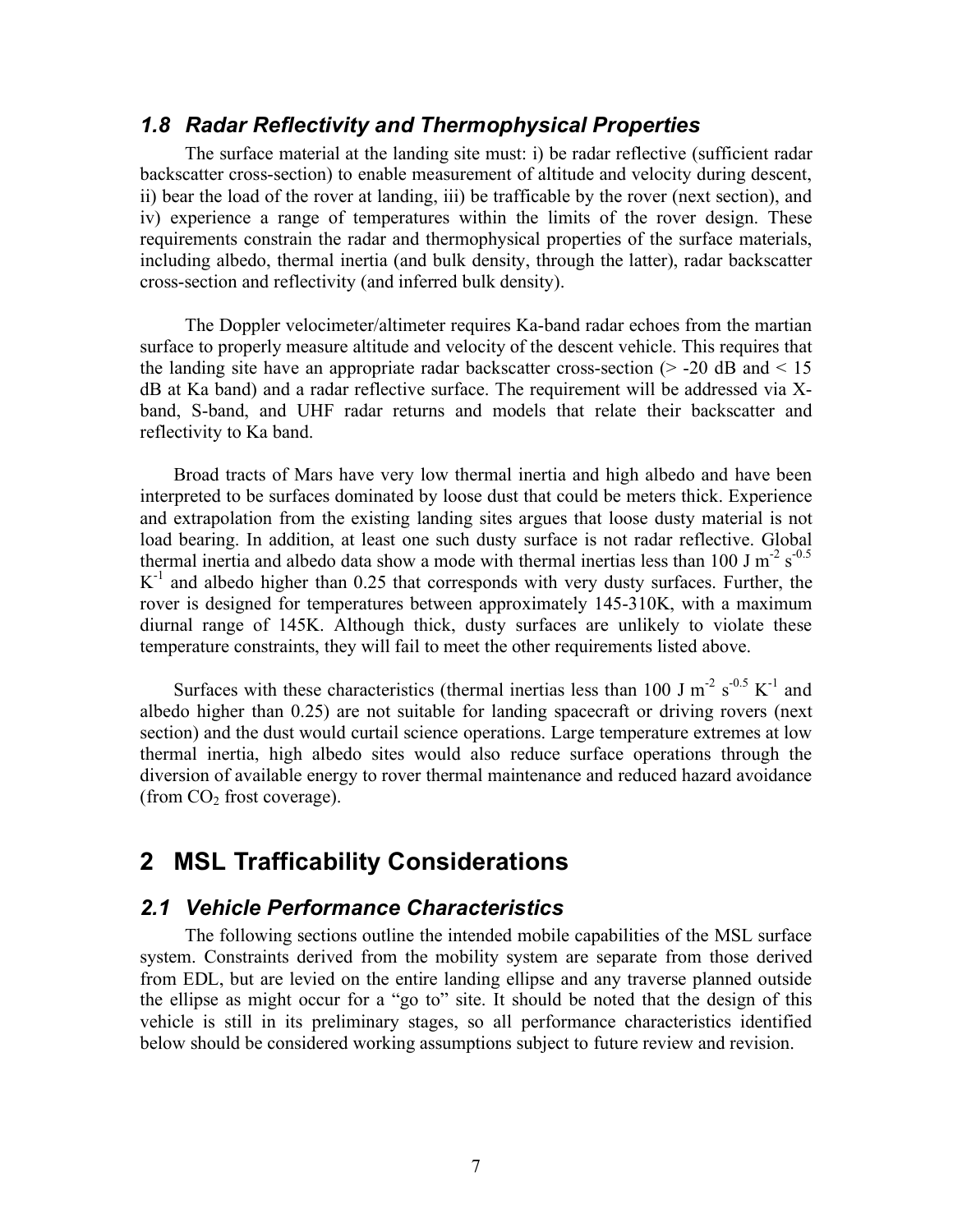#### *2.1.1 Traverse Rate and Distance*

Rover traverse speed is affected by several variables, both operational and environmental. The vehicle's mechanical speed is determined by the rotational rate of its drive and steering actuators, while the system speed is a combination of mechanical speed and required computational time for navigation and hazard avoidance. Finally, vehicle speed is greatly affected by the terrain in which it traverses, both in slope incline and slip rate.

Currently, the rover is being designed for a mechanical ground speed of 4.2 cm/s (approximately 2.5 m/min) on hard, flat terrain. When the vehicle is using hazard avoidance and onboard path planning, the effective traverse rate would be 50% of the mechanical speed, or 2.1 cm/s (approximately 1.25 m/min). When visual odometry, a technique using engineering cameras to determine actual vehicle traverse progress, is utilized, the resultant traverse rate would be 25% of the mechanical speed, or around 1 cm/s (approximately 0.6 m/min).

As part of its primary mission, the MSL rover would include the capability for traversing long distances. Currently, the system is being designed for a total actual traverse distance capability of no less than 20 km. For purposes of hardware life and cycle evaluation, it is assumed that this traverse occurs over a terrain with an average rock abundance of 15%, an average slope of 5 degrees, and an average slip rate of 10%. Under these conditions the rover would travel on average about 100-150 m/sol.

#### *2.1.2 Vehicle Maneuverability*

As conceived, the vehicle's mobility system is a 6 wheel drive, 4 wheel steer rocker-bogie configuration, similar in architecture to MER. Given this configuration, the vehicle has the capability to perform three types of traverses: 1) straight line motion, forward or reverse; 2) turn-in-place motion, pivoting the vehicle about a position in the center of the vehicle at the midpoint between the two center wheels; and 3) arc turn motion, with a minimum arc turn radius capability of 1.5 m.

#### *2.1.3 Static Stability / Slope Access*

Vehicle stability is a key characteristic of both a successful sky crane touchdown and surface accessibility. The MSL rover is being designed to a static stability of no less than 45 degrees tilt in any direction. Of course, vehicle slope access would also likely be affected by the composition of the local terrain itself, so the static stability limit should only be seen as an upper bound for vehicle safety. Nominal vehicle operations would usually be kept at vehicle tilt angles below 30 degrees. For testing the slope of the surface is grouped into three types: Low slope  $(5 \leq 5)$ ; Moderate slope  $(5 \leq 5)$ degrees); and High slope  $(\geq 15$  degrees).

#### *2.1.4 Hazards and Rock Field Trafficability*

One key feature of the rocker-bogie suspension system is its ability to traverse obstacles larger than the vehicle's wheel diameter. Coupled with a high ground clearance, this would give the rover a significant capability to traffic areas of the surface populated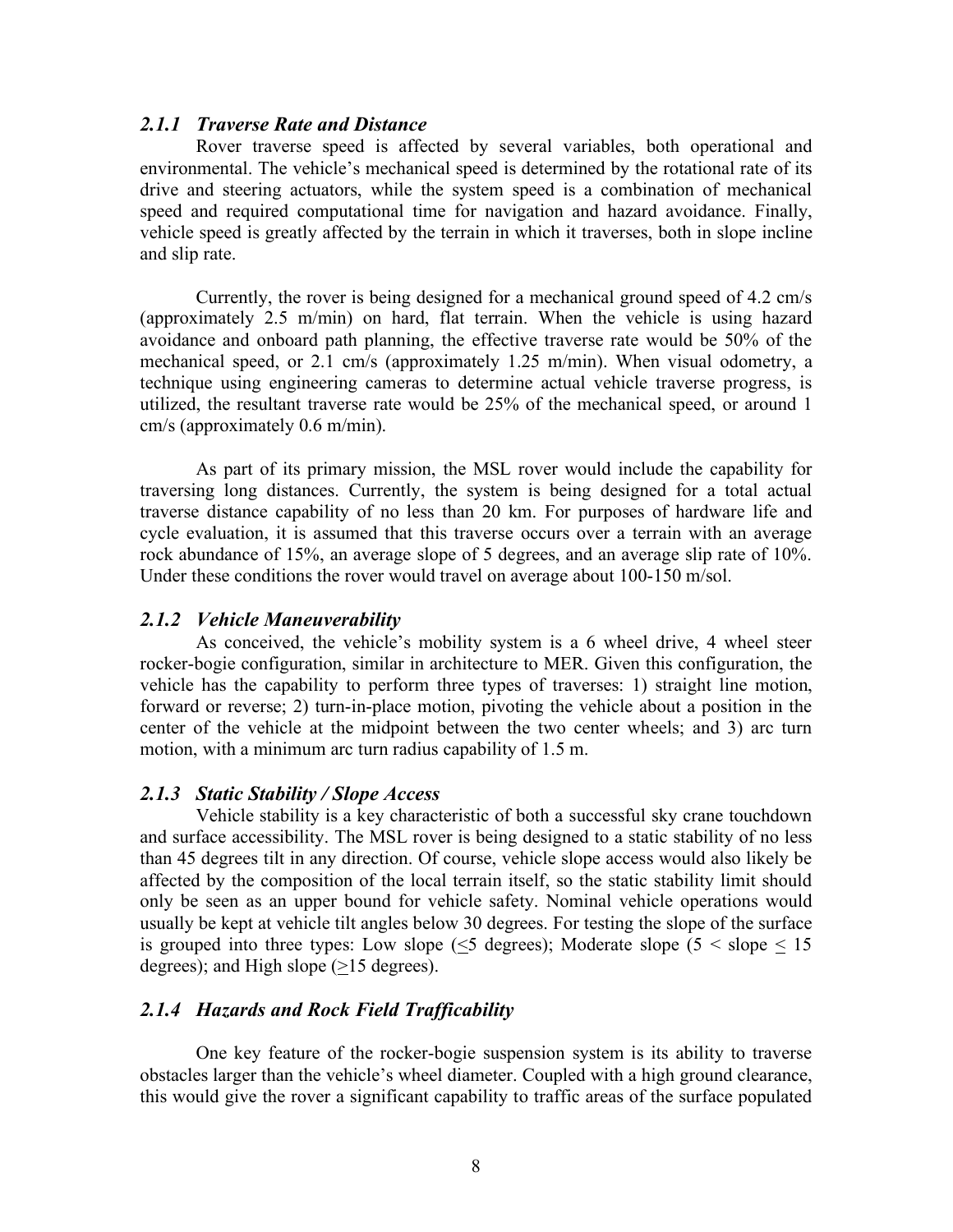by dense rock fields. Currently, the MSL rover is being designed to successfully traverse a protrusion or hole obstacle of less than 0.5 m in height / depth. This compares to a 0.2 m allowable obstacle height / depth on MER.

One measure of the effect of increased obstacle-climbing capability is in a parameter called vehicle mean free path. Specifically, mean free path is a measure of the total straight line distance the rover could traverse without encountering a hazard that would have to be avoided. As designed, the MSL vehicle's mean free paths in a terrain covered by a 20% rock distribution is 48 m.

While the above information highlights the MSL rover's increased trafficability in rocky terrain, it should also be noted that other types of protrusion / hole hazards, particularly sand ripples, may affect the overall climbing capability. This, of course, can and will vary as a function of the size and shape of the feature. Ripples of a size similar to the vehicle's own wheelbase or track width may more be appropriately be categorized as sandy slopes, and therefore performance would be dictated by the limitations outlined in the next section. Surface roughness that could limit trafficability can be assessed from radar backscatter data and derived root-mean-squared slope.

#### *2.1.5 Slope Traversability – Granular Material*

The vehicle's planned capability to access science targets at high terrain angles will be driven by the soil's own material properties as much as the vehicle's own performance criteria. One important characteristic of vehicle design that affects traversability in granular media is ground pressure, which is a function of vehicle weight and wheel size. MSL is currently designing to an average ground pressure that is less than or equal to that of MER. Given this design requirement, it is a reasonable assumption that MSL would have similar traversability in granular material to the twin MER rovers.

The ground pressure of the rover requires the surface to be load bearing. Very low density, very fined grained materials may not be load bearing. Dusty material did not support a footpad of Viking Lander 1 and experience with Mars Pathfinder and the Mars Exploration Rovers indicates that deposits of dust are not load bearing. As a result as for landing, surfaces dominated by fine-grained dust are not suitable for rover traversing. Thermal inertia, albedo and radar reflectivity will be used to assess dusty and non-loadbearing surfaces.

Increased terrain angle in granular or aggregate materials would predominately affect the rover's slip rate performance. In general, slow speed vehicle traverse in sandy / granular terrain can be separated in three distinct categories:

- Low / Moderate slope angle  $(< 10$  degrees tilt) =  $0 25\%$  upslope slip
- Transitionary slope angle  $(10 17$  degrees tilt) = 25 80% upslope slip
- High slope angle ( $> 17$  degrees tilt) =  $> 80\%$  upslope slip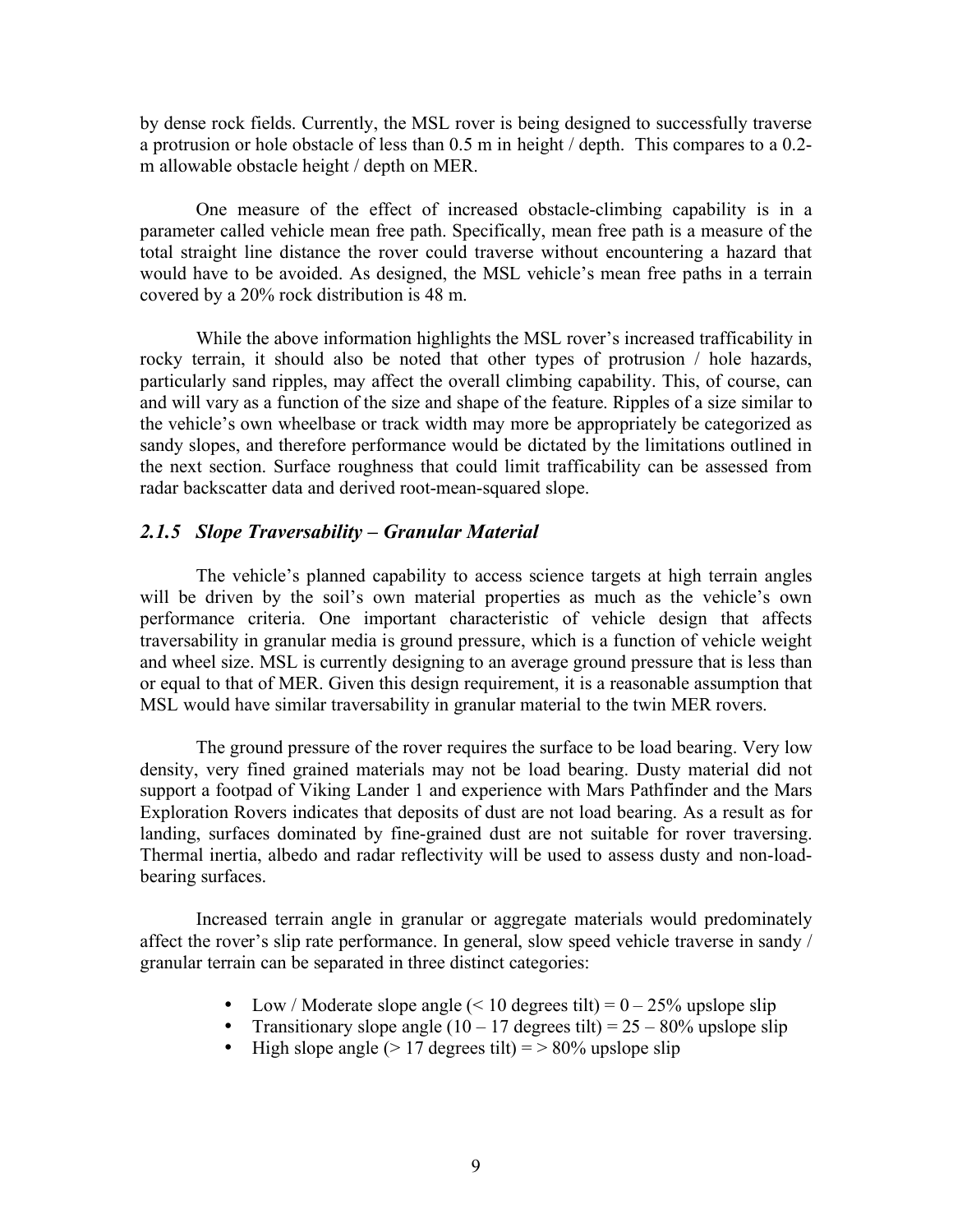In granular terrains of low to moderate slope, wheel traction and local tread / terrain interaction determines the degree of vehicle slip. As slope angle increases through the transitionary regime, slip rate will increase dramatically as the slope material begins to fail out from under the rover wheels, limited by the material's own bearing and shear strength. This transition can be quite abrupt, occurring over as little as 2-3 degrees tilt, and is obviously a function of the slope material's own mechanical properties. In high slope angles, granular material failure dominates the slip regime, and vehicle forward motion is as much an exercise in material transport as it is in rolling motion. In terrain with slope angles over 20 degrees, vehicle upslope motion can effectively be arrested, with slip rates well over 90% quite common.

#### *2.1.6 Slope Traversability – Solid Surface*

While access to high terrain angles in granular material can be quite limited, this is not necessarily the case when faced with planning a route through sloped terrain consisting of predominately solid surfaces. The most relevant example of this type of terrain is the wall material of Endurance crater, where favorable surface interaction allowed vehicle access up to and exceeding the system's own operational limit of 30 degrees. In this type of surface interaction, access to high angles is limited by the frictional holding limit between the surface material and the wheel and the rover's own static stability limit. It is expected that the MSL rover would meet or exceed the capabilities of MER in terrain of this type. However, while this capability may exist, it is very likely that a traverse including terrain in this category would be approached with caution, requiring special operational restrictions and / or testbed evaluation.

## *2.2 Nominal Terrain "Design-To" Cases*

This section provides the nominal "design-to" terrain cases. The following small set of terrain examples represent the type of surface compositions the MSL vehicle is being designed to successfully traverse (Table 1).

Rather than specify terrains based solely on assignment of characteristics defined in the above subsections, selected terrains from the MER missions are utilized. This not only provides reference imagery to better understand terrain, but also actual in-flight experience/performance with the MER rovers.

| Case           | Material      | Slope           | Structure | Rock      |
|----------------|---------------|-----------------|-----------|-----------|
|                | Analog        |                 |           | Abundance |
| Rim of         | Beach Sand    | 5-10 degrees    | N/A       | 20%       |
| Bonneville     |               |                 |           |           |
| crater         |               |                 |           |           |
| Columbia hills | Beach sand    | $10-15$ degrees | N/A       | 10%       |
|                | with embedded |                 |           |           |
|                | rocks         |                 |           |           |

**Table 2.2: "Design-To" Mobility Terrain Cases**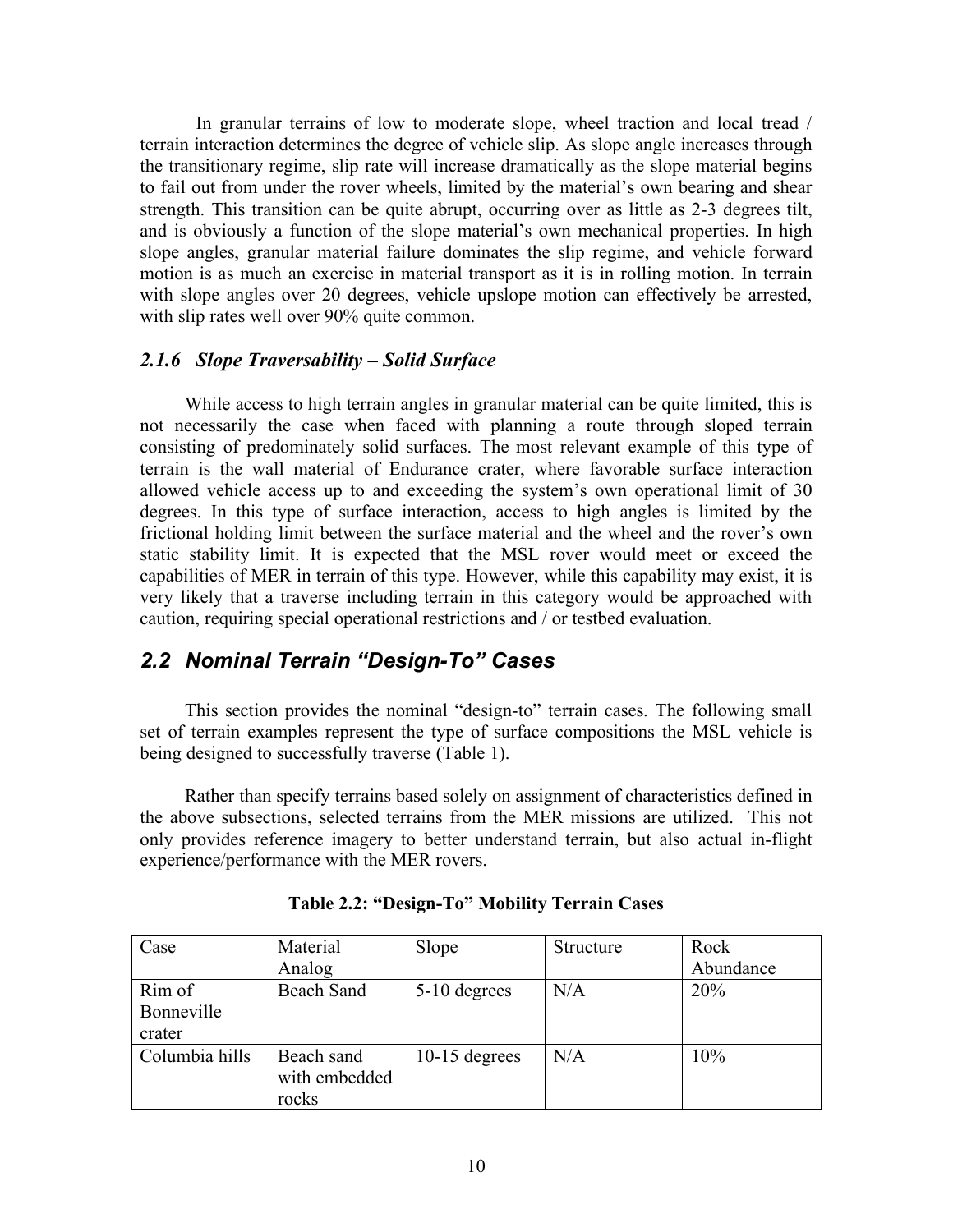| Meridiani | Beach sand | N/A | $\mathbf{z} =$      | N/A |
|-----------|------------|-----|---------------------|-----|
| Ripples   |            |     | $0.3\sin(4x/pi)$ in |     |
|           |            |     | meters              |     |

#### *2.2.1 Vehicle Capabilities in Extreme Conditions*

The above sections outline vehicle performance under nominal and, sometimes, fringe environmental conditions. It is expected that the rover would have reduced capabilities in other, more extreme environments. In these cases, nominal vehicle operations may be hindered or restricted, but overall vehicle safety is still maintained. These terrains should be avoided within landing ellipses and reduced operations expected in traverses with these terrains. The best example of this type of vehicle condition is MER Opportunity's experience at Purgatory drift. In this case, vehicle operations were hampered for several weeks, but overall vehicle safety and eventual functionality were not compromised. Examples of such conditions include, but are not limited to, the following:

- Partial or complete burial of one or more wheels
- Access to terrain in excess of 30 degrees
- Obstacle climbing in excess of 0.5 meters height / depth
- Belly pan contact with terrain

#### *2.2.2 Trafficability "Go To" Requirements*

The small landing ellipse and long traverse capability of the rover allow the possibility of considering "go to" sites. The MSL rover is being designed to traverse at least 20 km over a terrain with an average rock distribution of 15%, an average slope of 5 degrees, and an average slip rate of 10%, and so would be capable of driving out of the landing ellipse in any direction. "Go to" sites have a safe landing site adjacent to the target of science interest and require traversing outside of the landing ellipse to sample the materials of highest interest. In this case, the area that must be traversed to get into the region of highest science interest (required to accomplish the science objectives of the mission) must be trafficable from anywhere within the ellipse. This requires that the trafficability requirements be satisfied in the area being roved through that is outside the landing ellipse.

Traversing out of the ellipse would take time out of the beginning of the nominal mission. For terrain with the characteristics described above, the rover could travel on average about 100-150 m/sol. At these rates, traversing 10 km would take 85-125 sols, which is roughly 13-19% of the nominal mission, if all activity were restricted to driving. However, there will also be vehicle and contingency science operations. This suggests that "go to" sites should be especially compelling scientifically.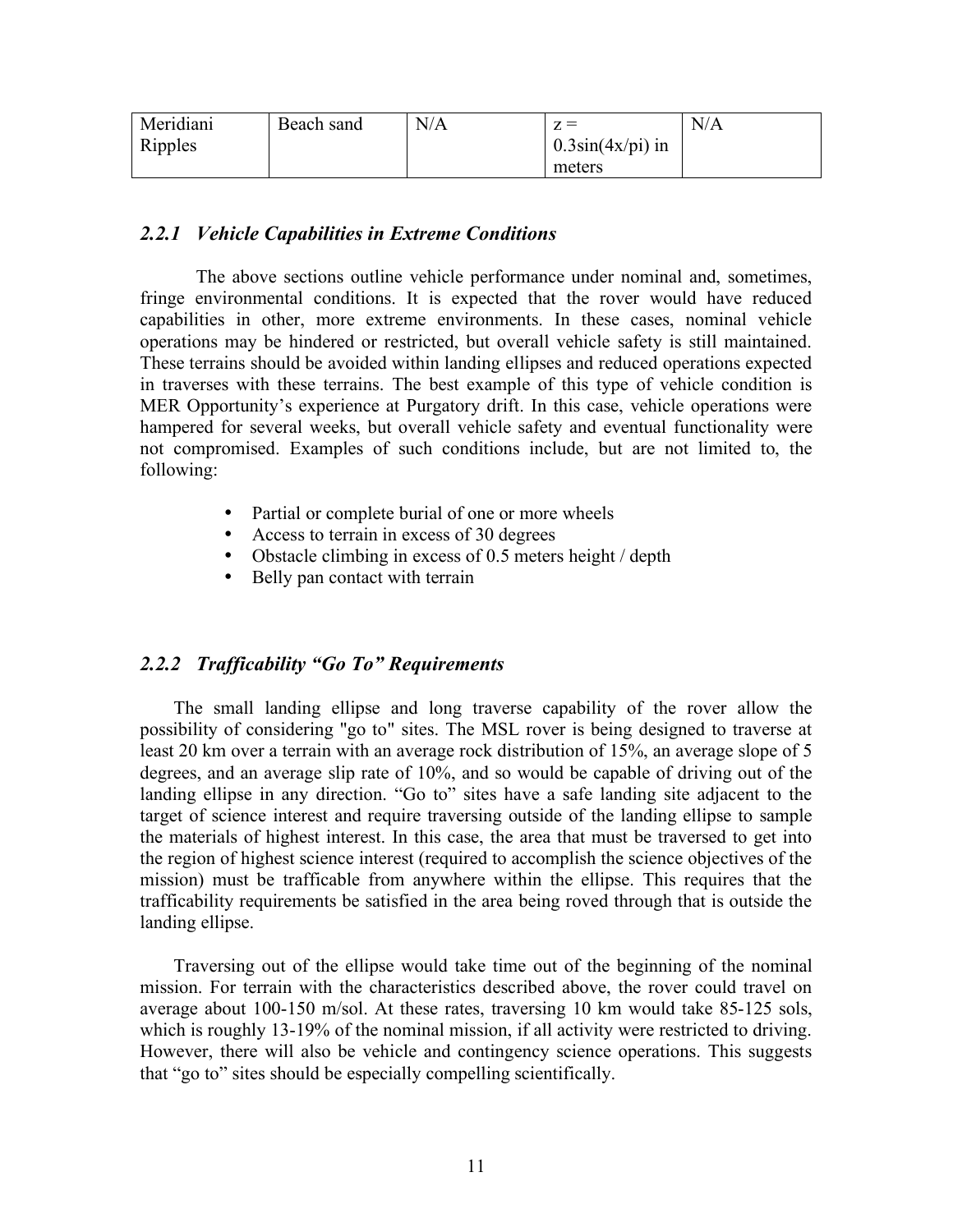## **3 MSL Operational Considerations**

#### *3.1 Vehicle Performance Characteristics – Higher Latitudes*

MSL is being designed to operate over a broad range of latitudes. However, the design is optimized for "average surface conditions" over the accessible latitude range, as opposed to optimized for higher-latitude performance. As the latitude increases (north or south), several conditions begin to develop that will reduce rover operational efficiency. When the latitude approaches 45°N or S, these can in some cases be significant. For example, reduced illumination and the presence of  $CO<sub>2</sub>$  frost may degrade the quality and interpretability of images used for science or rover operations, such as arm motions or driving. Persistent cold temperatures may reduce the energy available to operate the science instruments.

For these reasons, the science value of a high latitude site must therefore be great enough to outweigh possible operational efficiency reduction. For higher northern latitude cases, this case is even stronger, since MSL is arriving as northern fall heads into northern winter. Thus, far northerly landing sites would be heading into a reduced capability phase shortly after landing, which is less favorable from an engineering and operations viewpoint.

Between the project PDR and CDR, a failure in testing of the proposed dry lubrication to support motor actuator operations at very cold temperatures caused the project to return to the use of a wet lubrication system. This results in a constraint to operate the actuators (e.g., driving, robotic arm, and remote sensing mast) only above about minus 55ºC (-55ºC).

The Project engineering teams have evaluated to first order the effects of this constraint on mission operations, considering seasonal and diurnal thermal variations and limited use of heaters. The results indicate that for sites between 30ºN and 15ºS, there is minimal to no loss of operability. Sites between 45ºN and 30ºN, and between 15ºS and 30ºS, have some loss of operability. However, sites poleward of 30ºS are significantly limited by up to 25% in operations averaged over the Mars year, and thus are much less desirable as potential landing sites.

#### *3.2 Vehicle Performance – Surface Winds*

The rover system, including payload elements, is being designed to maintain operational capability over a wide range of temperatures. Strong, steady surface winds may impede the ability of the system to maintain operational temperatures. The system is currently designed to operate with steady winds of 0-15 m/s, with gusts up to 30 m/s at 1 m above the surface. In addition, steady winds must never exceed 40 m/s, even when the rover and payload are in non-operating modes. Note that the surface wind constraint presently is tighter than the constraint from EDL. However, we consider each separately since they may change as our design matures.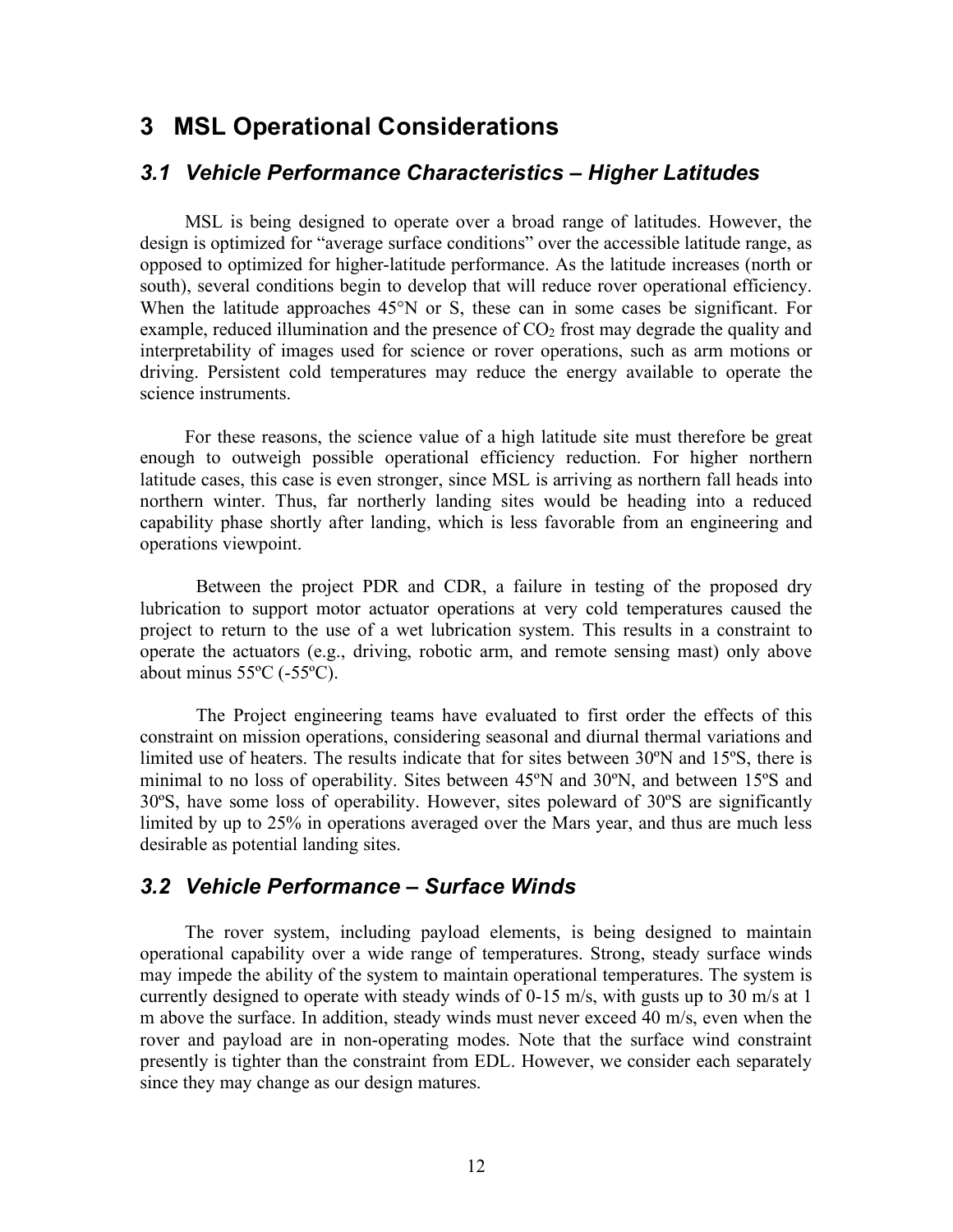## *3.3 Tables of Engineering Requirements*

| <b>Engineering</b><br><b>Parameter</b>   |                                      | Requirement                                                                                    | <b>Notes</b>                                                                                                                                                                                                                                                                              |
|------------------------------------------|--------------------------------------|------------------------------------------------------------------------------------------------|-------------------------------------------------------------------------------------------------------------------------------------------------------------------------------------------------------------------------------------------------------------------------------------------|
| Latitude                                 |                                      | $45^{\circ}$ N to $45^{\circ}$ S                                                               | Sites poleward of 30°N have degraded<br>EDL comm.                                                                                                                                                                                                                                         |
| Elevation                                |                                      | $\leq +1$ km                                                                                   | MOLA-derived elevation                                                                                                                                                                                                                                                                    |
| Landing ellipse radius and<br>azimuth    |                                      | $\leq$ 12.5 km in the<br>down-track<br>direction; $\sim$ 10<br>km in cross-<br>track direction | Allowing for wind-induced<br>uncertainty during parachute descent                                                                                                                                                                                                                         |
|                                          | 2 to $10 \text{ km}$<br>length scale | $\leq 20^{\circ}$                                                                              | Radar spoofing in preparation for<br>powered descent. Also applies to<br>"warning track" region.                                                                                                                                                                                          |
| Terrain<br>Relief/<br>Slopes             | 1 to 2 $km$<br>length scale          | $<$ 43 m relief at<br>1 km, linearly<br>increasing to<br>720 m at 2 km                         | Radar spoofing in preparation for<br>powered descent.                                                                                                                                                                                                                                     |
|                                          | 200 to 1000 m<br>length scale        | $\leq$ 43 m relief                                                                             | Control authority and fuel<br>consumption during powered descent                                                                                                                                                                                                                          |
|                                          | 2 to 5 $m$<br>length scale           | $\leq 15^{\circ}$                                                                              | Rover landing stability and<br>trafficability in loose granular material                                                                                                                                                                                                                  |
| Rock height                              |                                      | $< 0.55$ m                                                                                     | Probability that a rock higher than<br>0.55 m occurs in a random sampled<br>area of $4 \text{ m}^2$ should be less than<br>$0.50\%$ .<br>Suggests low to moderate rock<br>abundance.                                                                                                      |
| Radar reflectivity                       |                                      | Ka band<br>reflective                                                                          | Adequate Ka band radar backscatter<br>cross-section ( $>$ -20 dB and < 15 dB)                                                                                                                                                                                                             |
| Load bearing surface                     |                                      | Not dominated<br>by dust                                                                       | Thermal inertia >100 J m <sup>-2</sup> s <sup>-0.5</sup> K <sup>-1</sup><br>and albedo $\leq 0.25$ ; radar reflectivity<br>$>0.01$ for load bearing bulk density                                                                                                                          |
| Surface winds for thermal<br>environment |                                      | $< 15$ m/s<br>(steady)<br>$<$ 30 m/s (gusts)                                                   | Constraints apply over all seasons and<br>times of day, at 1 m above the surface.<br>These constraints provide an<br>environment in which the rover can<br>perform science operations. Also,<br>steady winds must never exceed 40<br>$m/s$ when the rover is non-operating<br>(sleeping). |

|  |  | Table 3.3-1: Summary of surface engineering requirements. |
|--|--|-----------------------------------------------------------|
|  |  |                                                           |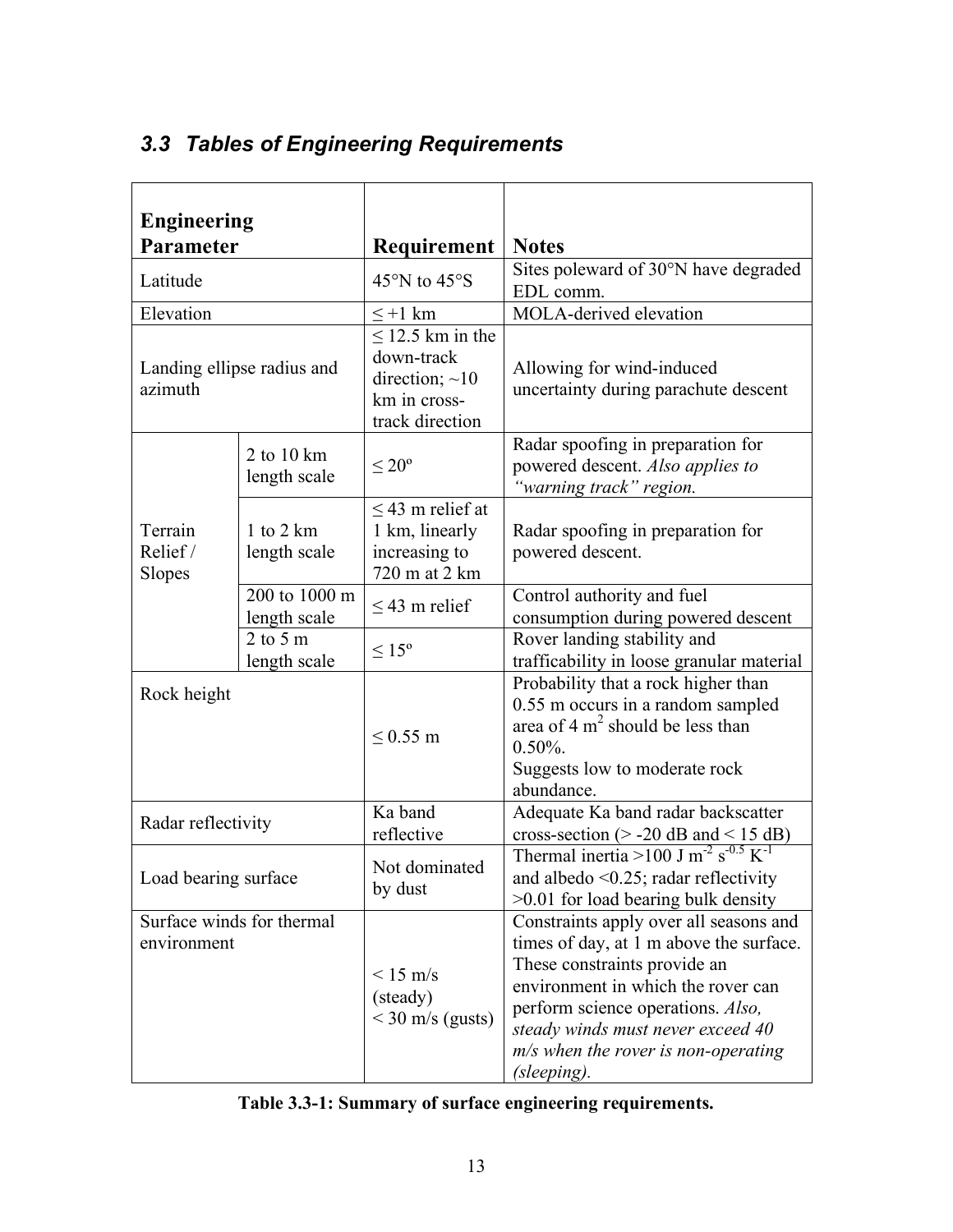| <b>Altitude</b>   | <b>Density</b> | <b>Horizontal</b><br>Wind | <b>Vertical</b><br>Wind | Speed of<br>Sound                 |
|-------------------|----------------|---------------------------|-------------------------|-----------------------------------|
| 20 to 30 km above | $< 15\%$       |                           |                         |                                   |
| <b>MOLA</b> geoid | uncertainty    |                           |                         |                                   |
| 6.5 to 20 km      | $10\%$         | $\leq$ 25 m/s             |                         | $\leq$ 7% uncertainty             |
| above MOLA        |                |                           |                         |                                   |
| geoid             | uncertainty    | uncertainty               |                         | $(6.5 \text{ to } 15 \text{ km})$ |
| 3 to 6.5 km above |                | $\leq$ 20 m/s             | $\leq$ 20 m/s           | $\leq$ 7% uncertainty             |
| <b>MOLA</b> geoid |                | uncertainty               | uncertainty             | $(3 \text{ to } 6.5 \text{ km})$  |
| 1 to 5 km above   |                |                           | maximum                 |                                   |
| ground level      |                |                           | $\leq$ 20 m/s           |                                   |
| 0 to 10 m above   |                | maximum                   |                         |                                   |
| ground level      |                | $\leq$ 30 m/s             |                         |                                   |

**Table 3.3-2: Summary of atmospheric engineering thresholds for EDL. The thresholds for altitudes** above 8 km must not be exceeded within at least 100 km of the candidate landing site (to account for **the horizontal component of the trajectory). The thresholds for uncertainty are 3-sigma (99.87%) values. These uncertainties are especially critical for landing sites with elevations above -1 km with respect to the MOLA-defined geoid. The thresholds for maximum horizontal and vertical wind speed near the surface (bottom 2 rows) apply to all landing site elevations. Also see a constraint on atmospheric temperature in Section 1.7.**

## **4 Safe Haven Sites and Constraints**

The project has recognized the need for a strategy to ensure that the science value of the landing site is not unnecessarily compromised when faced with late-breaking threats to EDL, degradation in rover surface performance, or failure of high-priority sites to meet the nominal engineering constraints. "Safe havens" are sites that are known today to meet a higher safety standard, and can serve as backups. Accordingly, we are specifically requesting the proposal of "safe haven" sites at the second MSL Landing Site Workshop that must meet a more restrictive set of engineering constraints.

Latitude: In order to guard against degradation of rover thermal performance or ability to reach higher latitudes, the safe haven sites should be located equatorward of 30º latitude.

Latitude: MSL must arrive at Mars and land under the MRO ground track in order to relay information during EDL. This limits the arrival space, and requires separate arrival dates for different latitude bands. Although this is still in work, the current arrival space provides 4 arrival sets and hence 4 corresponding latitude bands:  $(30^{\circ}N-15^{\circ}N)$ , (15ºN-10ºS), (10ºS-30ºS), and (30ºS-40ºS). *A safe haven site would be preferred in each band containing a primary site.*